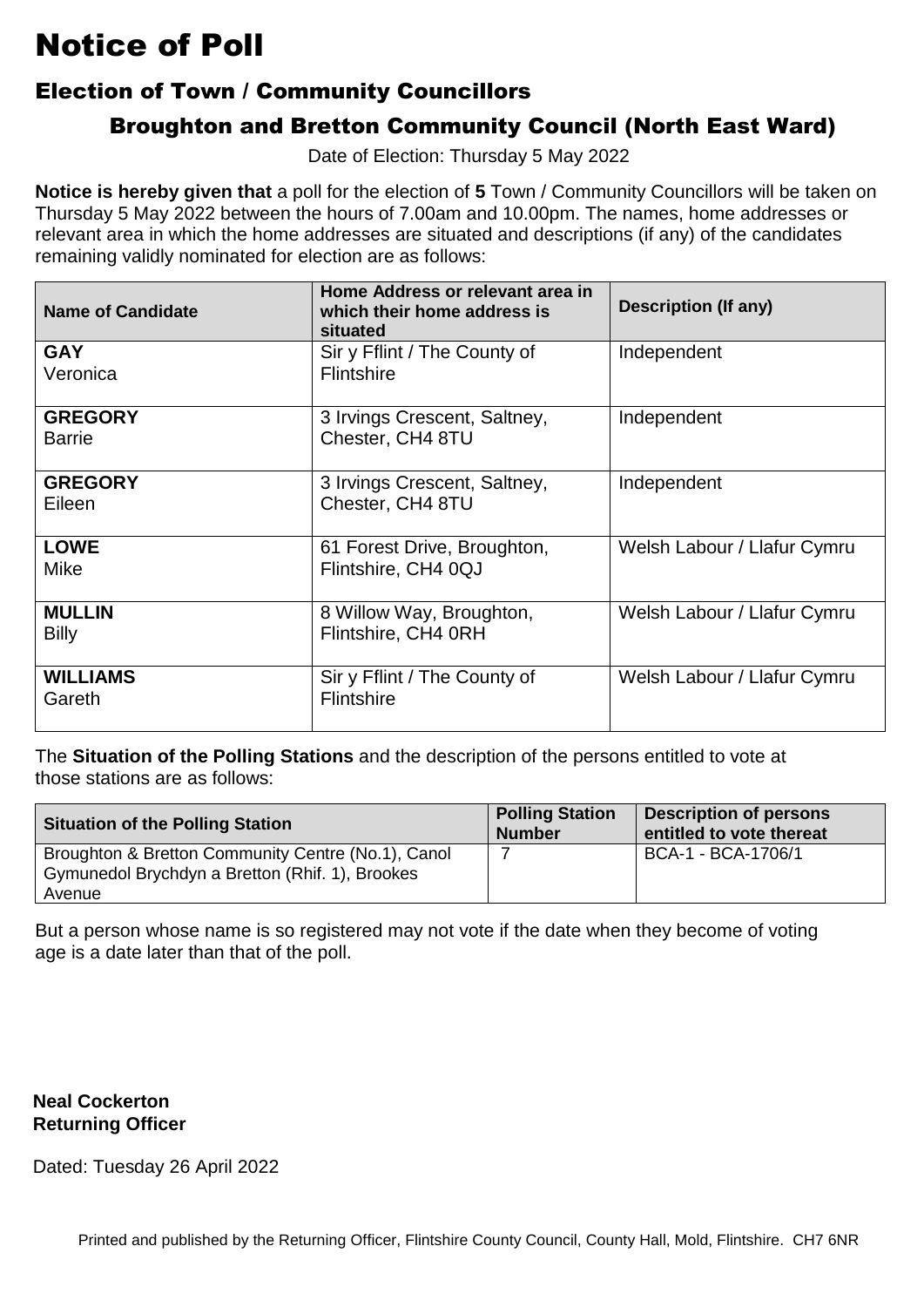### Election of Town / Community Councillors

#### Buckley Town Council (Mountain Ward)

Date of Election: Thursday 5 May 2022

 **Notice is hereby given that** a poll for the election of **3** Town / Community Councillors will be taken on Thursday 5 May 2022 between the hours of 7.00am and 10.00pm. The names, home addresses or relevant area in which the home addresses are situated and descriptions (if any) of the candidates remaining validly nominated for election are as follows:

| <b>Name of Candidate</b>              | Home Address or relevant area in<br>which their home address is<br>situated | Description (If any)        |
|---------------------------------------|-----------------------------------------------------------------------------|-----------------------------|
| <b>CORDERY</b><br>Charles             | 87 Forest Walk, Buckley,<br>Flintshire, CH7 3AR                             | Independent / Annibynnol    |
| <b>ELLIS</b><br>Carol Ann             | 8 Selsdon Close, Buckley,<br>Flintshire, CH7 2NR                            | Independent / Annibynnol    |
| <b>FOX</b><br>Louis                   | 2 Marbury Avenue, Buckley,<br>Flintshire, CH7 2QJ                           | Welsh Labour / Llafur Cymru |
| <b>PREECE</b><br><b>Kenneth Harry</b> | Annwyll, The Willow, Buckley,<br>CH <sub>7</sub> 3N <sub>W</sub>            | Welsh Labour / Llafur Cymru |

 The **Situation of the Polling Stations** and the description of the persons entitled to vote at those stations are as follows:

| <b>Situation of the Polling Station</b>                                                  | <b>Polling Station</b><br><b>Number</b> | <b>Description of persons</b><br>entitled to vote thereat |
|------------------------------------------------------------------------------------------|-----------------------------------------|-----------------------------------------------------------|
| Hawkesbury Community Centre, Canolfan Gymunedol<br>Hawkesbury, Mill Lane/Lôn y Felin     | 18                                      | BJA1-1 - BJA1-633                                         |
| Bistre Parish Church Hall, Neuadd Eglwys Y Plwyf Bistre,<br>Mold Road/Ffordd Yr Wyddgrug | 19                                      | BJA2-1 - BJA2-1371                                        |

But a person whose name is so registered may not vote if the date when they become of voting<br>age is a date later than that of the poll. age is a date later than that of the poll.

**Neal Cockerton Returning Officer**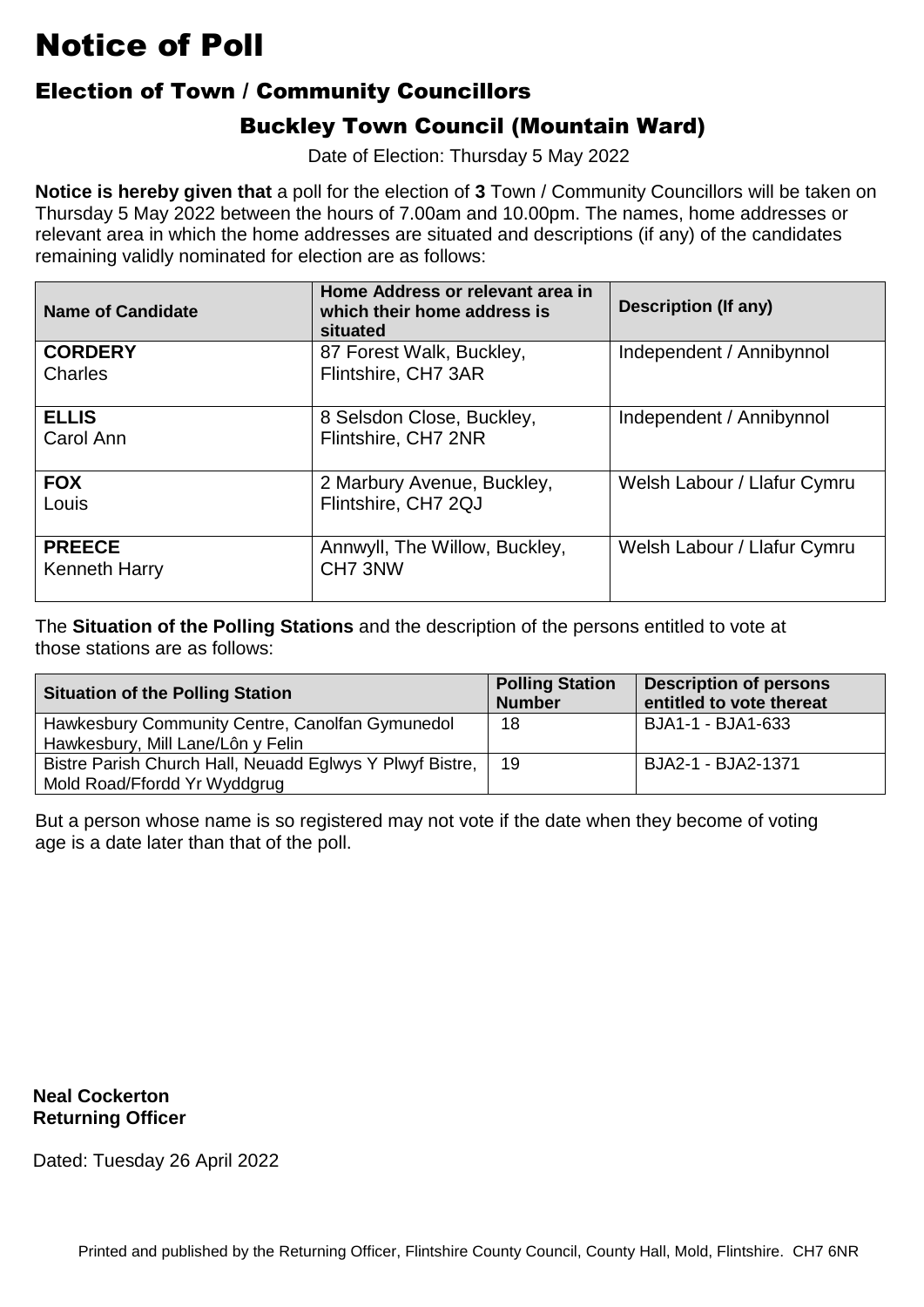### Election of Town / Community Councillors

### Connah`s Quay Town Council (South Ward)

Date of Election: Thursday 5 May 2022

 **Notice is hereby given that** a poll for the election of **6** Town / Community Councillors will be taken on Thursday 5 May 2022 between the hours of 7.00am and 10.00pm. The names, home addresses or relevant area in which the home addresses are situated and descriptions (if any) of the candidates remaining validly nominated for election are as follows:

| <b>Name of Candidate</b>             | Home Address or relevant area in<br>which their home address is<br>situated | <b>Description (If any)</b> |
|--------------------------------------|-----------------------------------------------------------------------------|-----------------------------|
| <b>ATTRIDGE</b><br>Leanne            | Sir y Fflint / The County of<br><b>Flintshire</b>                           | Independent                 |
| <b>CREASE</b><br>Bill                | Sir y Fflint / The County of<br><b>Flintshire</b>                           | Independent                 |
| <b>DAVIES</b><br>Peter               | 92 Uplands Avenue, Connah's<br>Quay, Deeside, Flintshire, CH5<br>4LG        | Welsh Labour / Llafur Cymru |
| <b>DUNBAR</b><br>lan                 | 1 Wepre Hall Crescent, Connah's<br>Quay, Deeside, Flintshire, CH5<br>4HZ    | Welsh Labour / Llafur Cymru |
| <b>HEWITT</b><br>Richard             | 92 Wepre Lane, Connah's Quay,<br>Flintshire, CH5 4JU                        | Welsh Labour / Llafur Cymru |
| <b>OWEN</b><br>Allen Robert          | Sir y Fflint / The County of<br><b>Flintshire</b>                           | Independent                 |
| <b>SMITH</b><br>lan                  | 38 Ffordd Cae Llwyn, Connah's<br>Quay, Flintshire, CH5 4ZB                  | Welsh Labour / Llafur Cymru |
| <b>WREN</b><br><b>Antony Stephen</b> | Sir y Fflint / The County of<br>Flintshire                                  | Independent                 |

 The **Situation of the Polling Stations** and the description of the persons entitled to vote at those stations are as follows:

| <b>Situation of the Polling Station</b>                                                         | <b>Polling Station</b><br><b>Number</b> | <b>Description of persons</b><br>entitled to vote thereat |
|-------------------------------------------------------------------------------------------------|-----------------------------------------|-----------------------------------------------------------|
| Wepre C.P. School, Ysgol Gynradd Wepra, Llwyni Drive,<br>Connah's Quay/Cei Connah               | -31                                     | CIA1-1 - CIA1-2148                                        |
| Quay Building (No.1)/Adeilad Cei (Rhif.1), Fron Road /<br>Ffordd Fron, Connah's Quay/Cei Connah | 32                                      | CIA2-1 - CIA2-1507                                        |

But a person whose name is so registered may not vote if the date when they become of voting<br>age is a date later than that of the poll. age is a date later than that of the poll.

#### **Neal Cockerton Returning Officer**

Dated: Tuesday 26 April 2022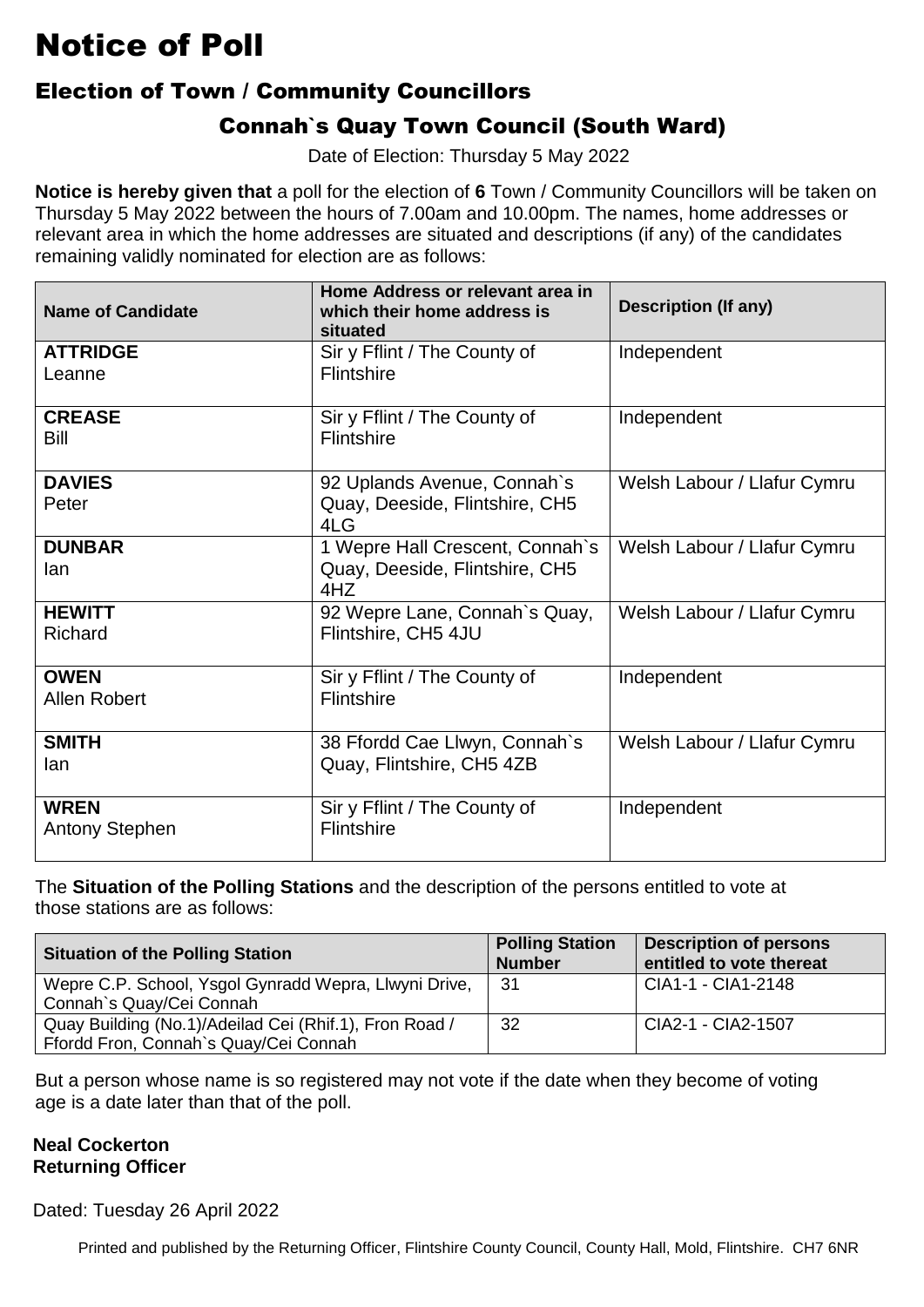### Election of Town / Community Councillors

### Connah`s Quay Town Council (Golftyn Ward)

Date of Election: Thursday 5 May 2022

 **Notice is hereby given that** a poll for the election of **6** Town / Community Councillors will be taken on Thursday 5 May 2022 between the hours of 7.00am and 10.00pm. The names, home addresses or relevant area in which the home addresses are situated and descriptions (if any) of the candidates remaining validly nominated for election are as follows:

| <b>Name of Candidate</b>        | Home Address or relevant area in<br>which their home address is<br>situated | <b>Description (If any)</b> |
|---------------------------------|-----------------------------------------------------------------------------|-----------------------------|
| <b>ADDAWAY</b><br>"Brummie"     | Sir y Fflint / The County of<br><b>Flintshire</b>                           | Independent                 |
| <b>DUNBOBBIN</b><br>Andy        | Sir y Fflint / The County of<br>Flintshire                                  | Welsh Labour / Llafur Cymru |
| <b>FAULKNER</b><br>Eric         | 23 Bryn Road, Connah's Quay,<br>Deeside, CH5 4UT                            | Welsh Labour / Llafur Cymru |
| <b>FAULKNER</b><br>Gill         | 23 Bryn Road, Connah's Quay,<br>Deeside, CH5 4UT                            | Welsh Labour / Llafur Cymru |
| <b>FUTIA</b><br><b>Beverley</b> | Sir y Fflint / The County of<br>Flintshire                                  | Welsh Labour / Llafur Cymru |
| <b>HUGHES</b><br>Andy           | 4 Hazlewood Close, Connah's<br>Quay, CH5 4FT                                | Independent                 |
| <b>RICHARDSON</b><br>Franko     | Sir y Fflint / The County of<br><b>Flintshire</b>                           | Independent                 |
| <b>SHOTTON</b><br>Paul          | 48 Pinewood Avenue, Connah's<br>Quay, Deeside, Flintshire, CH5<br>4SJ       | Welsh Labour / Llafur Cymru |

 The **Situation of the Polling Stations** and the description of the persons entitled to vote at those stations are as follows:

| <b>Situation of the Polling Station</b>                      | <b>Polling</b><br><b>Station</b><br><b>Number</b> | <b>Description of persons</b><br>entitled to vote thereat |
|--------------------------------------------------------------|---------------------------------------------------|-----------------------------------------------------------|
| St. Mark`s Church Hall, Neuadd Eglwys St. Marc, Church Hill, | 29                                                | CHA1-1 - CHA1-1285                                        |
| Connah's Quay/Cei Connah                                     |                                                   |                                                           |
| Connah's Quay Youth Centre, Canolfan Ieuenctid Cei Connah,   | 30                                                | CHA2-1 - CHA2-2483                                        |
| Golftyn Lane/Lon Golftyn, Connah's Quay/Cei Connah           |                                                   |                                                           |

But a person whose name is so registered may not vote if the date when they become of voting<br>age is a date later than that of the poll. age is a date later than that of the poll.

#### **Neal Cockerton Returning Officer**

Dated: Tuesday 26 April 2022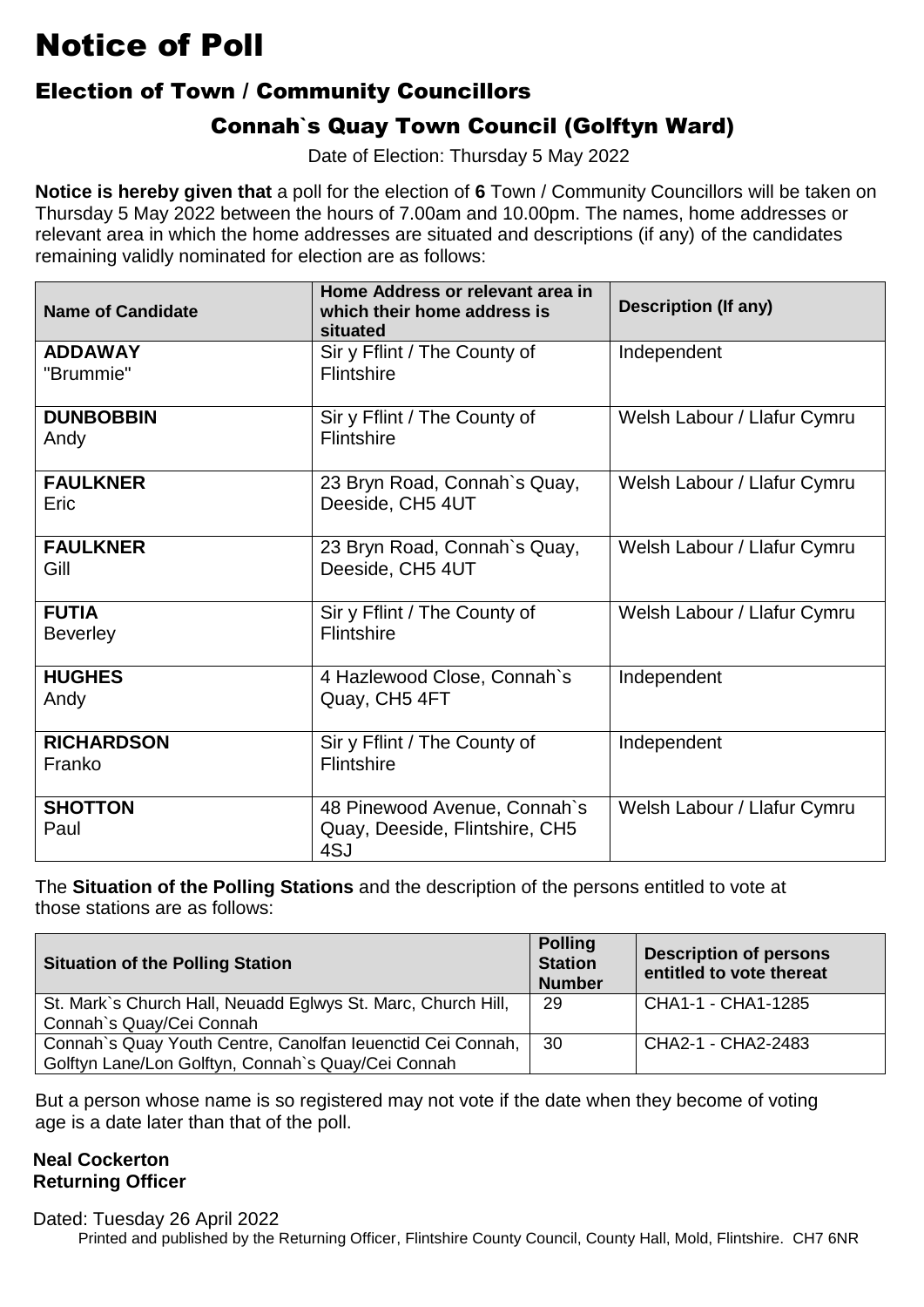### Election of Town / Community Councillors

### Connah`s Quay Town Council (Wepre Ward)

Date of Election: Thursday 5 May 2022

 **Notice is hereby given that** a poll for the election of **3** Town / Community Councillors will be taken on Thursday 5 May 2022 between the hours of 7.00am and 10.00pm. The names, home addresses or relevant area in which the home addresses are situated and descriptions (if any) of the candidates remaining validly nominated for election are as follows:

| <b>Name of Candidate</b>          | Home Address or relevant area in<br>which their home address is<br>situated | <b>Description (If any)</b> |
|-----------------------------------|-----------------------------------------------------------------------------|-----------------------------|
| <b>MANSELL</b><br>Roz             | Sir y Fflint / The County of<br><b>Flintshire</b>                           | Independent / Annibynnol    |
| <b>MANSHIP</b><br>Alan            | Sir y Fflint / The County of<br>Flintshire                                  | Independent                 |
| <b>RISLEY</b><br>Christopher John | 116 Chester Road East, Shotton,<br>Flintshire, CH5 1QD                      | Welsh Labour / Llafur Cymru |
| <b>ROBERTS</b><br>Allan           | Sir y Fflint / The County of<br>Flintshire                                  | Welsh Labour / Llafur Cymru |
| <b>WHITE</b><br><b>Martin</b>     | Sir y Fflint / The County of<br>Flintshire                                  | Welsh Labour / Llafur Cymru |

 The **Situation of the Polling Stations** and the description of the persons entitled to vote at those stations are as follows:

| <b>Situation of the Polling Station</b>                | <b>Polling Station</b><br><b>Number</b> | <b>Description of persons</b><br>entitled to vote thereat |
|--------------------------------------------------------|-----------------------------------------|-----------------------------------------------------------|
| Quay Building (No.2)/Adeilad Cei (Rhif.2), Fron Road / | 33                                      | CJA-1 - CJA-1727                                          |
| Ffordd Fron, Connah's Quay/Cei Connah                  |                                         |                                                           |

But a person whose name is so registered may not vote if the date when they become of voting<br>age is a date later than that of the poll. age is a date later than that of the poll.

**Neal Cockerton Returning Officer**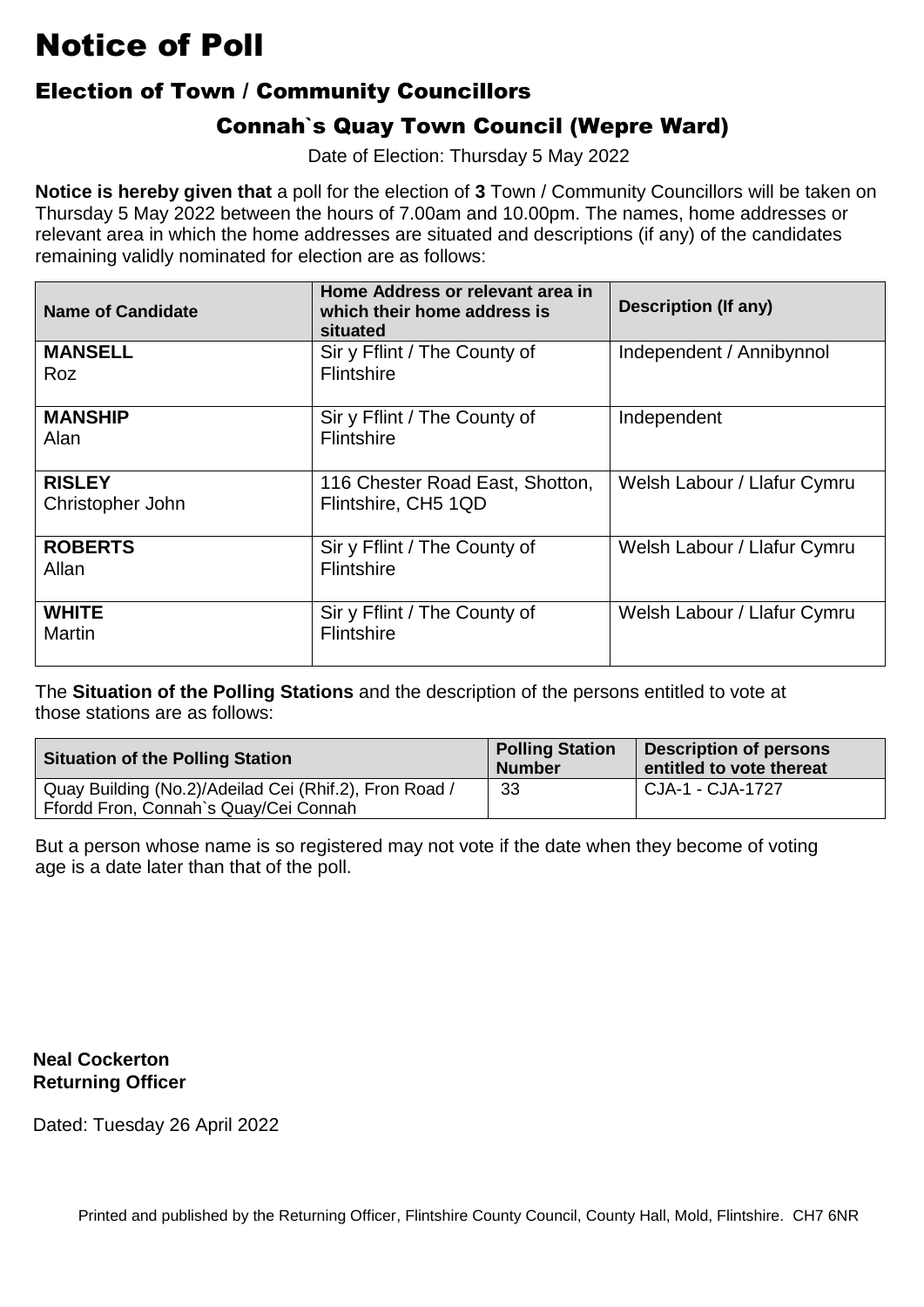### Election of Town / Community Councillors

### Hawarden Community Council (Ewloe Ward)

Date of Election: Thursday 5 May 2022

 **Notice is hereby given that** a poll for the election of **7** Town / Community Councillors will be taken on Thursday 5 May 2022 between the hours of 7.00am and 10.00pm. The names, home addresses or relevant area in which the home addresses are situated and descriptions (if any) of the candidates remaining validly nominated for election are as follows:

| <b>Name of Candidate</b>      | Home Address or relevant area in<br>which their home address is situated | <b>Description (If any)</b>                                                       |
|-------------------------------|--------------------------------------------------------------------------|-----------------------------------------------------------------------------------|
| <b>AXWORTHY</b><br>Janet Anne | 4 Old Chester Road, Ewloe,<br>Deeside, Flintshire, CH5 3RU               | Independent / Annibynnol                                                          |
| <b>COOPER</b><br>Bill         | 18 Greenville Avenue, Ewloe, CH5<br>3BJ                                  | Independent                                                                       |
| <b>EVANS</b><br>Lesley        | Sir y Fflint / The County of Flintshire                                  | <b>Welsh Conservative Party</b><br>Candidate / Ymgeisydd Plaid<br>Geidwadol Cymru |
| <b>MACKIE</b><br>Dave         | Parmelea, Old Aston Hill, Ewloe,<br>Deeside, Flintshire, CH5 3AH         | Independent                                                                       |
| <b>MACKIE</b><br>Doreen       | Parmelea, Old Aston Hill, Ewloe,<br>Deeside, CH5 3AH                     | Independent                                                                       |
| <b>PREECE</b><br>Dan          | Keeper's Cottage, Stamford Way,<br>Ewloe, Deeside, CH5 3BZ               | Welsh Labour / Llafur Cymru                                                       |
| <b>PREECE</b><br>Emma Louise  | Keeper's Cottage, Stamford Way,<br>Ewloe, Deeside, CH5 3BZ               | Welsh Labour / Llafur Cymru                                                       |
| <b>STERRY</b><br>Darren Wayne | Brookfield', 1 Kearsley Avenue,<br>Hawarden, Flintshire, CH5 3JQ         | Independent                                                                       |
| <b>SUTTON</b><br>Kinza        | Sir y Fflint / The County of Flintshire                                  | <b>Welsh Conservative Party</b><br>Candidate / Ymgeisydd Plaid<br>Geidwadol Cymru |
| <b>THOMAS</b><br>Linda        | Sir y Fflint / The County of Flintshire                                  | Welsh Labour / Llafur Cymru                                                       |

 The **Situation of the Polling Stations** and the description of the persons entitled to vote at those stations are as follows:

| <b>Situation of the Polling Station</b>        | <b>Polling Station</b><br><b>Number</b> | <b>Description of persons</b><br>entitled to vote thereat |
|------------------------------------------------|-----------------------------------------|-----------------------------------------------------------|
| Community Centre/Canolfan Gymunedol, Level     | 50                                      | HBA1-1 - HBA1-3317                                        |
| Road/Ffordd Level, Hawarden/Penarlâg           |                                         |                                                           |
| Ewloe Social Club/Clwb Cymdeithasol Ewlo, Mold | 51                                      | HBA2-1 - HBA2-1125                                        |
| Road/Ffordd Yr Wyddgrug, Ewloe/Ewlo            |                                         |                                                           |

 But a person whose name is so registered may not vote if the date when they become of voting age is a date later than that of the poll.

#### **Neal Cockerton Returning Officer**

Dated: Tuesday 26 April 2022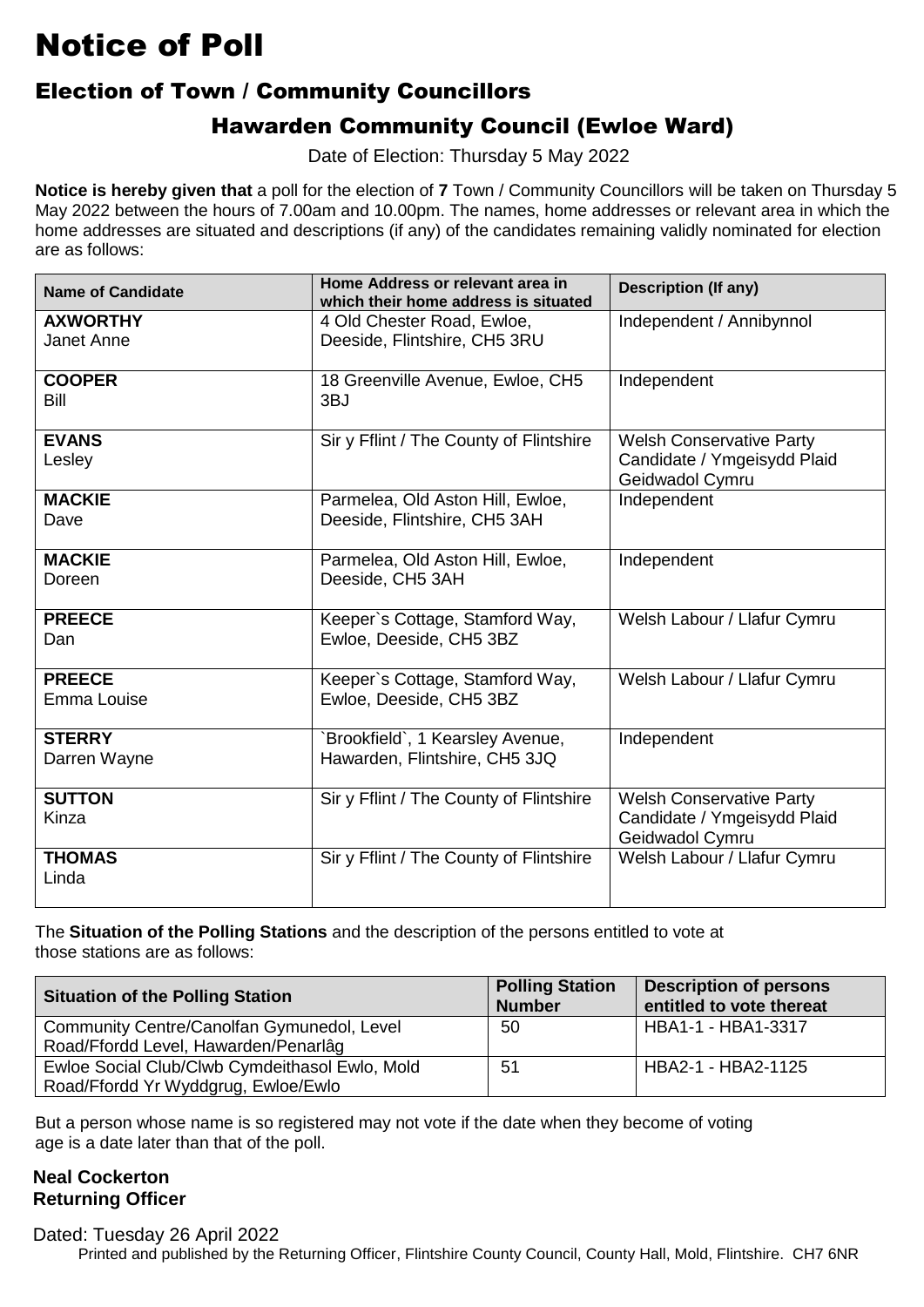### Election of Town / Community Councillors

#### Shotton Town Council (West Ward)

Date of Election: Thursday 5 May 2022

 **Notice is hereby given that** a poll for the election of **4** Town / Community Councillors will be taken on Thursday 5 May 2022 between the hours of 7.00am and 10.00pm. The names, home addresses or relevant area in which the home addresses are situated and descriptions (if any) of the candidates remaining validly nominated for election are as follows:

| <b>Name of Candidate</b>               | Home Address or relevant area in<br>which their home address is<br>situated | Description (If any)        |
|----------------------------------------|-----------------------------------------------------------------------------|-----------------------------|
| <b>BIBBY</b><br>Sean                   | 18 Ryeland Street, Shotton,<br>Flintshire, CH5 1DT                          | Welsh Labour / Llafur Cymru |
| <b>GRIFFITHS</b><br><b>Steve Biffo</b> | Sir y Fflint / The County of<br><b>Flintshire</b>                           | Independent / Annibynnol    |
| <b>JONES</b><br>Elwyn Roy              | 1 Beaconsfield Road, Shotton,<br>Deeside, Flintshire, CH5 1EZ               | Welsh Labour / Llafur Cymru |
| <b>LEAMON</b><br>Alan                  | Sir y Fflint / The County of<br><b>Flintshire</b>                           | Independent / Annibynnol    |
| <b>MACKIE</b><br>Doreen                | Parmelea, Old Aston Hill, Ewloe,<br>Deeside, CH5 3AH                        | Independent                 |
| <b>RICHARDS</b><br>Sandra              | Sir y Fflint / The County of<br><b>Flintshire</b>                           | Independent                 |
| <b>STENNER</b><br>Dean                 | 38 King George Street, Shotton,<br>Flintshire, CH5 1DY                      | Independent / Annibynnol    |

 The **Situation of the Polling Stations** and the description of the persons entitled to vote at those stations are as follows:

| <b>Situation of the Polling Station</b>         | <b>Polling Station</b><br><b>Number</b> | <b>Description of persons</b><br>entitled to vote thereat |
|-------------------------------------------------|-----------------------------------------|-----------------------------------------------------------|
| Rivertown Church/Eglwys Rivertown, Chester Road | 93                                      | SEA-1 - SEA-1533                                          |
| West/Gorllewin Ffordd Caer, Shotton             |                                         |                                                           |

But a person whose name is so registered may not vote if the date when they become of voting<br>age is a date later than that of the poll. age is a date later than that of the poll.

#### **Neal Cockerton Returning Officer**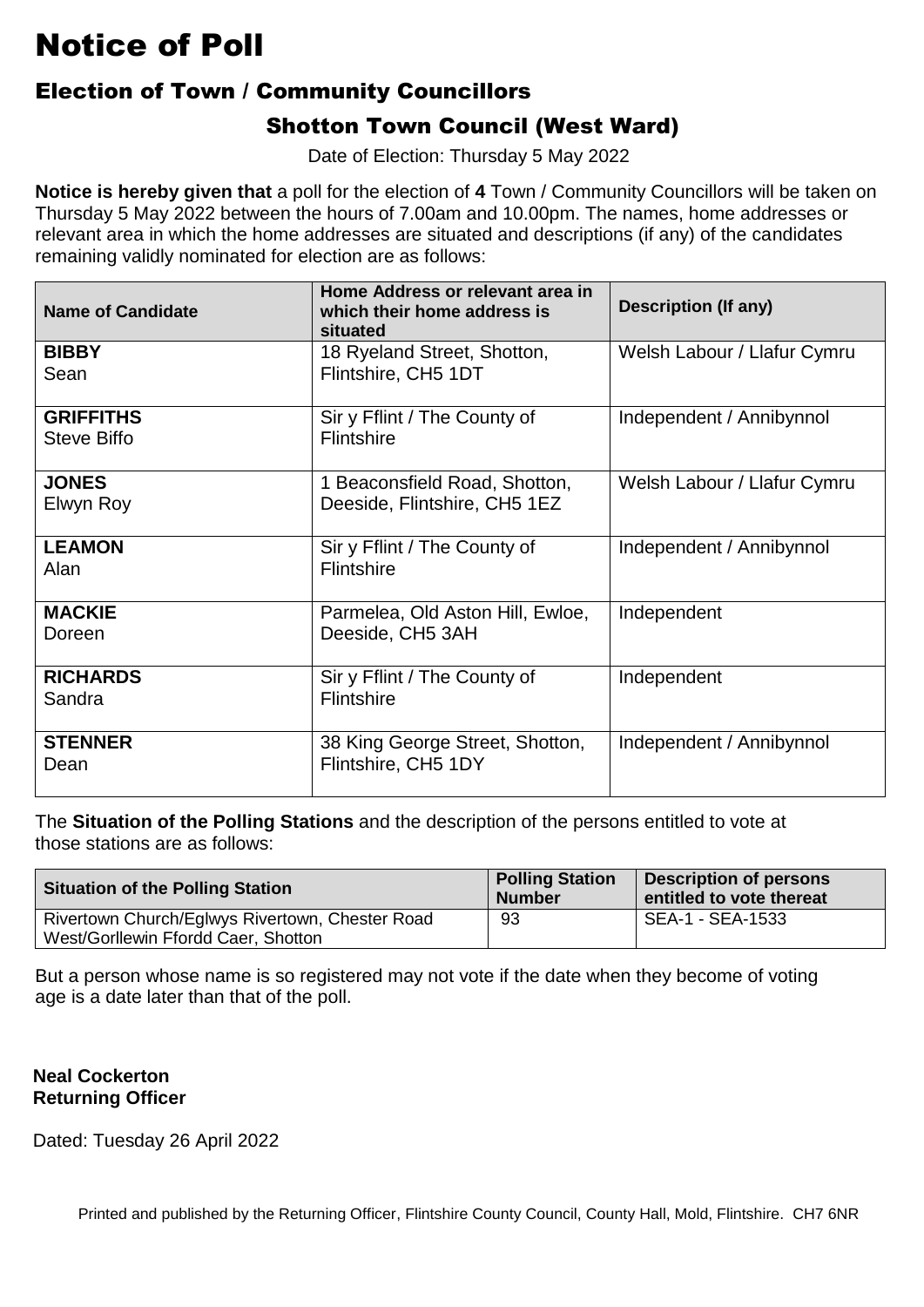### Election of Town / Community Councillors

### Shotton Town Council (Higher Ward)

Date of Election: Thursday 5 May 2022

 **Notice is hereby given that** a poll for the election of **6** Town / Community Councillors will be taken on Thursday 5 May 2022 between the hours of 7.00am and 10.00pm. The names, home addresses or relevant area in which the home addresses are situated and descriptions (if any) of the candidates remaining validly nominated for election are as follows:

| <b>Name of Candidate</b>          | Home Address or relevant area in<br>which their home address is<br>situated | <b>Description (If any)</b> |
|-----------------------------------|-----------------------------------------------------------------------------|-----------------------------|
| <b>ASHFIELD</b><br>"Ashy"         | Melrose Inn, Central Drive,<br>Shotton, CH5 1LR                             | Independent                 |
| <b>BROCKLEY</b><br>Gillian        | 99 The Meadows, Higher<br>Shotton, Deeside, Flintshire, CH5<br>1QR          | Welsh Labour / Llafur Cymru |
| <b>BROWN</b><br><b>Nigel</b>      | 46 Clwyd Street, Shotton,<br>Deeside, Flintshire, CH5 1LW                   | Independent / Annibynnol    |
| <b>DAVIES</b><br>Amyleigh         | Sir y Fflint / The County of<br>Flintshire                                  | Independent / Annibynnol    |
| <b>DAVIES</b><br><b>Ron</b>       | 32 Dale Road, Aston Park,<br>Deeside, Flintshire, CH5 1XE                   | Welsh Labour / Llafur Cymru |
| <b>ENGLE</b><br>Ange              | 26 Central Drive, Shotton,,<br>Deeside, Flintshire, CH5 1LU                 | Welsh Labour / Llafur Cymru |
| <b>EVANS-BROWN</b><br>Kelly       | Sir y Fflint / The County of<br>Flintshire                                  | Independent / Annibynnol    |
| <b>RISLEY</b><br>Christopher John | 116 Chester Road East, Shotton,<br>Flintshire, CH5 1QD                      | Welsh Labour / Llafur Cymru |

 The **Situation of the Polling Stations** and the description of the persons entitled to vote at those stations are as follows:

| <b>Situation of the Polling Station</b>                | <b>Polling Station</b><br><b>Number</b> | <b>Description of persons</b><br>entitled to vote thereat |
|--------------------------------------------------------|-----------------------------------------|-----------------------------------------------------------|
| St. Ethelwolds Church Hall (No.2), Neuadd Eglwys St.   | 91                                      | SDA1-1 - SDA1-791                                         |
| Ethelwolds (Rhif.2), Shotton Lane/Lôn Shotton, Shotton |                                         |                                                           |
| Community Centre/Canolfan Gymunedol, Elmwood           | 92                                      | SDA2-1 - SDA2-964                                         |
| Close, Shotton                                         |                                         |                                                           |

But a person whose name is so registered may not vote if the date when they become of voting<br>age is a date later than that of the poll. age is a date later than that of the poll.

#### **Neal Cockerton Returning Officer**

Dated: Tuesday 26 April 2022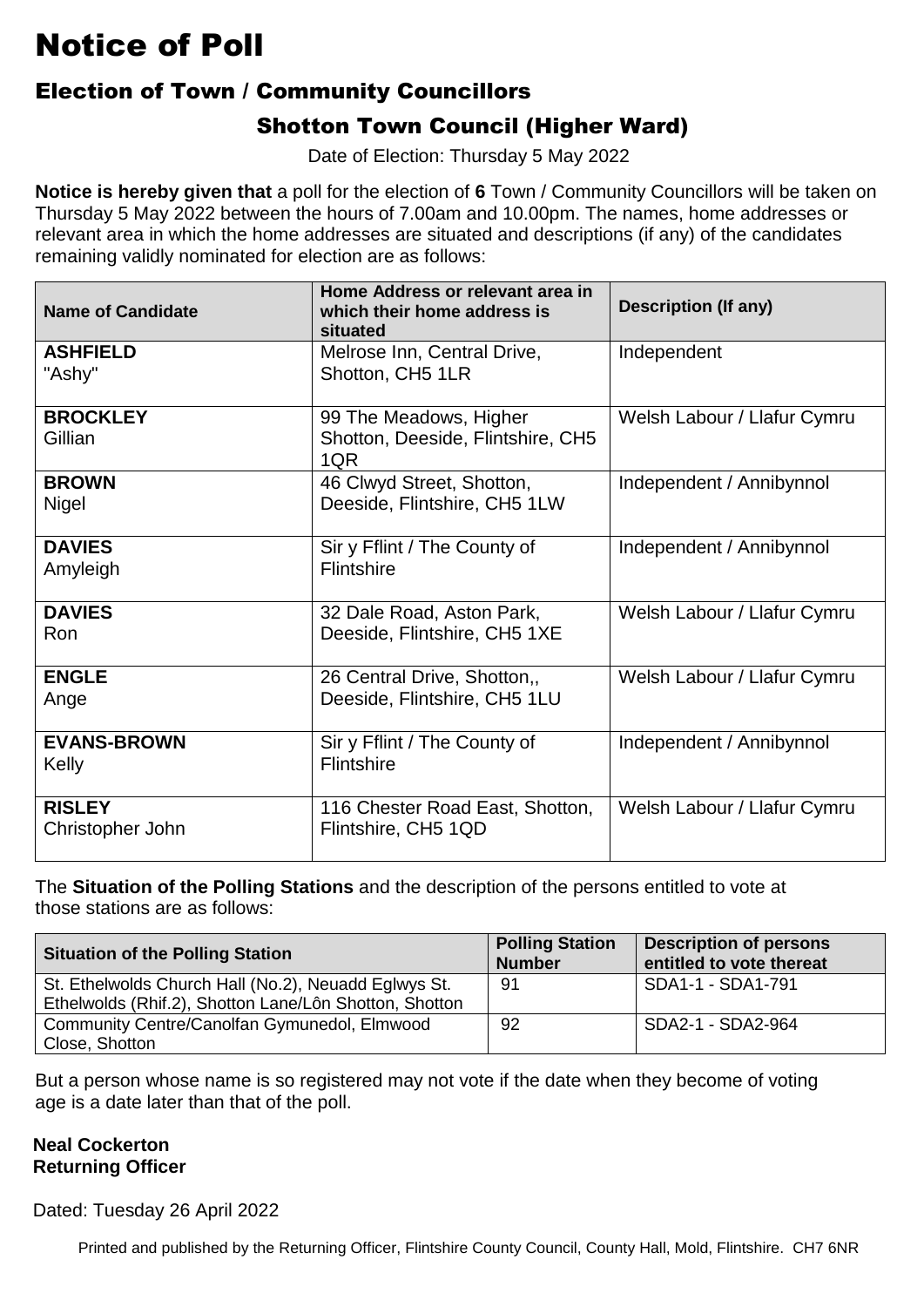### Election of Town / Community Councillors

#### Holywell Town Council (East Ward)

Date of Election: Thursday 5 May 2022

 **Notice is hereby given that** a poll for the election of **3** Town / Community Councillors will be taken on Thursday 5 May 2022 between the hours of 7.00am and 10.00pm. The names, home addresses or relevant area in which the home addresses are situated and descriptions (if any) of the candidates remaining validly nominated for election are as follows:

| <b>Name of Candidate</b>        | Home Address or relevant area in<br>which their home address is<br>situated | <b>Description (If any)</b>                                                       |
|---------------------------------|-----------------------------------------------------------------------------|-----------------------------------------------------------------------------------|
| <b>CORBETT</b><br>Linda Louise  | 87 Pen-Y-Maes Road, Holywell,<br>Flintshire, CH8 7EG                        | Independent                                                                       |
| <b>GREENWOOD</b><br><b>Mark</b> | 31 Wood Lane, Pen-Y-Maes,<br>Holywell, Flintshire, CH8 7HU                  | Independent                                                                       |
| <b>HODGE</b><br>lan             | 162 Pen-Y-Maes Road, Holywell,<br>Flintshire, CH8 7HL                       | Independent / Annibynnol                                                          |
| <b>JOHNSON</b><br>Joe           | Kasara, 168 Pen-Y-Maes Road,<br>Holywell, Flintshire, CH8 7HH               | Welsh Labour / Llafur Cymru                                                       |
| <b>MORGAN</b><br>Yvonne         | 112 Nant-Y-Coed, Pen-Y-Maes,<br>Holywell, Flintshire, CH8 7AY               | Independent / Annibynnol                                                          |
| <b>MURRAY</b><br>Theresa        | Sir y Fflint / The County of<br>Flintshire                                  | <b>Welsh Liberal Democrats -</b><br>Democratiaid Rhyddfrydol<br>Cymru             |
| <b>WARD</b><br>Emma             | 49 Abbots Walk, Pen-Y-Maes,<br>Holywell, CH8 7BY                            | <b>Welsh Conservative Party</b><br>Candidate / Ymgeisydd Plaid<br>Geidwadol Cymru |

 The **Situation of the Polling Stations** and the description of the persons entitled to vote at those stations are as follows:

| <b>Situation of the Polling Station</b>                 | <b>Polling Station</b><br><b>Number</b> | <b>Description of persons</b><br>entitled to vote thereat |
|---------------------------------------------------------|-----------------------------------------|-----------------------------------------------------------|
| St Peters Church (No.2)/Eglwys Sant Pedr (Rhif.2), Rose | 56                                      | HFD-2 - HFD-1428                                          |
| Hill, Holywell/Treffynnon                               |                                         |                                                           |

But a person whose name is so registered may not vote if the date when they become of voting<br>age is a date later than that of the poll. age is a date later than that of the poll.

#### **Neal Cockerton Returning Officer**

Dated: Tuesday 26 April 2022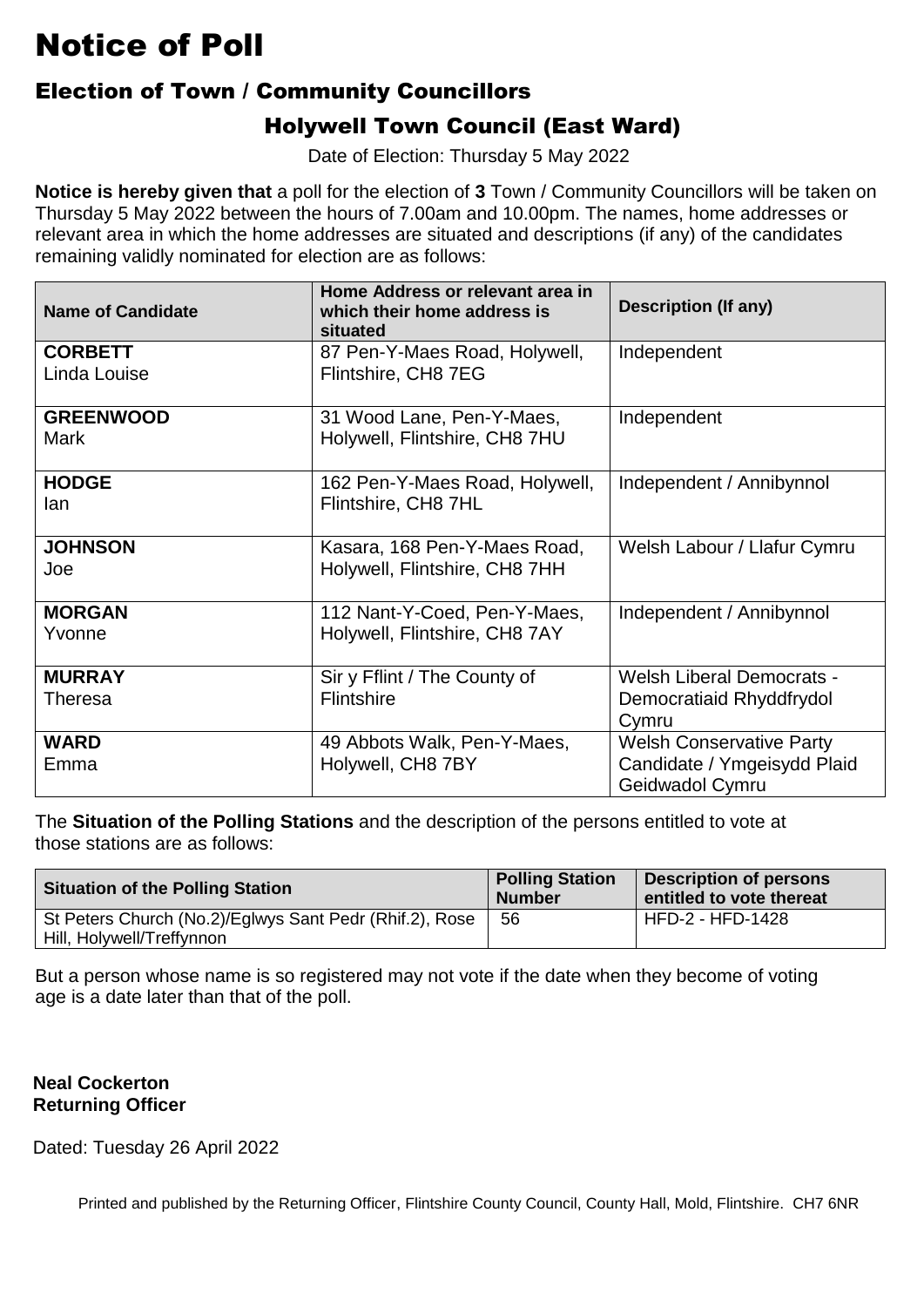## Election of Town / Community Councillors

### Holywell Town Council (West Ward)

Date of Election: Thursday 5 May 2022

 **Notice is hereby given that** a poll for the election of **4** Town / Community Councillors will be taken on Thursday 5 May 2022 between the hours of 7.00am and 10.00pm. The names, home addresses or relevant area in which the home addresses are situated and descriptions (if any) of the candidates remaining validly nominated for election are as follows:

| <b>Name of Candidate</b>              | Home Address or relevant area in<br>which their home address is<br>situated | <b>Description (If any)</b>                                                                     |
|---------------------------------------|-----------------------------------------------------------------------------|-------------------------------------------------------------------------------------------------|
| <b>ARGENT</b><br><b>Chris</b>         | Seaview, Brynford Road,<br>Holywell, CH8 7RP                                | Independent / Annibynnol                                                                        |
| <b>CARTER</b><br>Lynda Ann            | 15 Cae'r Fron, Holywell, CH8<br>7RG                                         | Independent / Annibynnol                                                                        |
| <b>HODGE</b><br>Lynda Ann             | 162 Pen-Y-Maes Road, Holywell,<br>Flintshire, CH8 7HL                       | Independent                                                                                     |
| <b>JOHNSON</b><br>Paul                | Sir y Fflint / The County of<br><b>Flintshire</b>                           | <b>Welsh Labour and Co-</b><br>operative Party / Llafur a'r<br><b>Blaid Gydweithredol Cymru</b> |
| <b>JONES</b><br>Jenny Amelia          | Sir y Fflint / The County of<br><b>Flintshire</b>                           | Welsh Labour / Llafur Cymru                                                                     |
| <b>PATTISON</b><br><b>John Stuart</b> | Sir y Fflint / The County of<br><b>Flintshire</b>                           | Independent                                                                                     |

 The **Situation of the Polling Stations** and the description of the persons entitled to vote at those stations are as follows:

| <b>Situation of the Polling Station</b>                                                              | <b>Polling Station</b><br><b>Number</b> | <b>Description of persons</b><br>entitled to vote thereat |
|------------------------------------------------------------------------------------------------------|-----------------------------------------|-----------------------------------------------------------|
| Youth Centre (No.2)/Canolfan leuenctid (Rhif.2), North<br>Road/Ffordd Y Gogledd, Holywell/Treffynnon | 57                                      | HGD1-1 - HGD1-1076                                        |
| Community Centre/Canolfan Gymunedol, Holway,<br>Holywell/Treffynnon                                  | 58                                      | HGD2-1 - HGD2-723                                         |

But a person whose name is so registered may not vote if the date when they become of voting<br>age is a date later than that of the poll. age is a date later than that of the poll.

#### **Neal Cockerton Returning Officer**

Dated: Tuesday 26 April 2022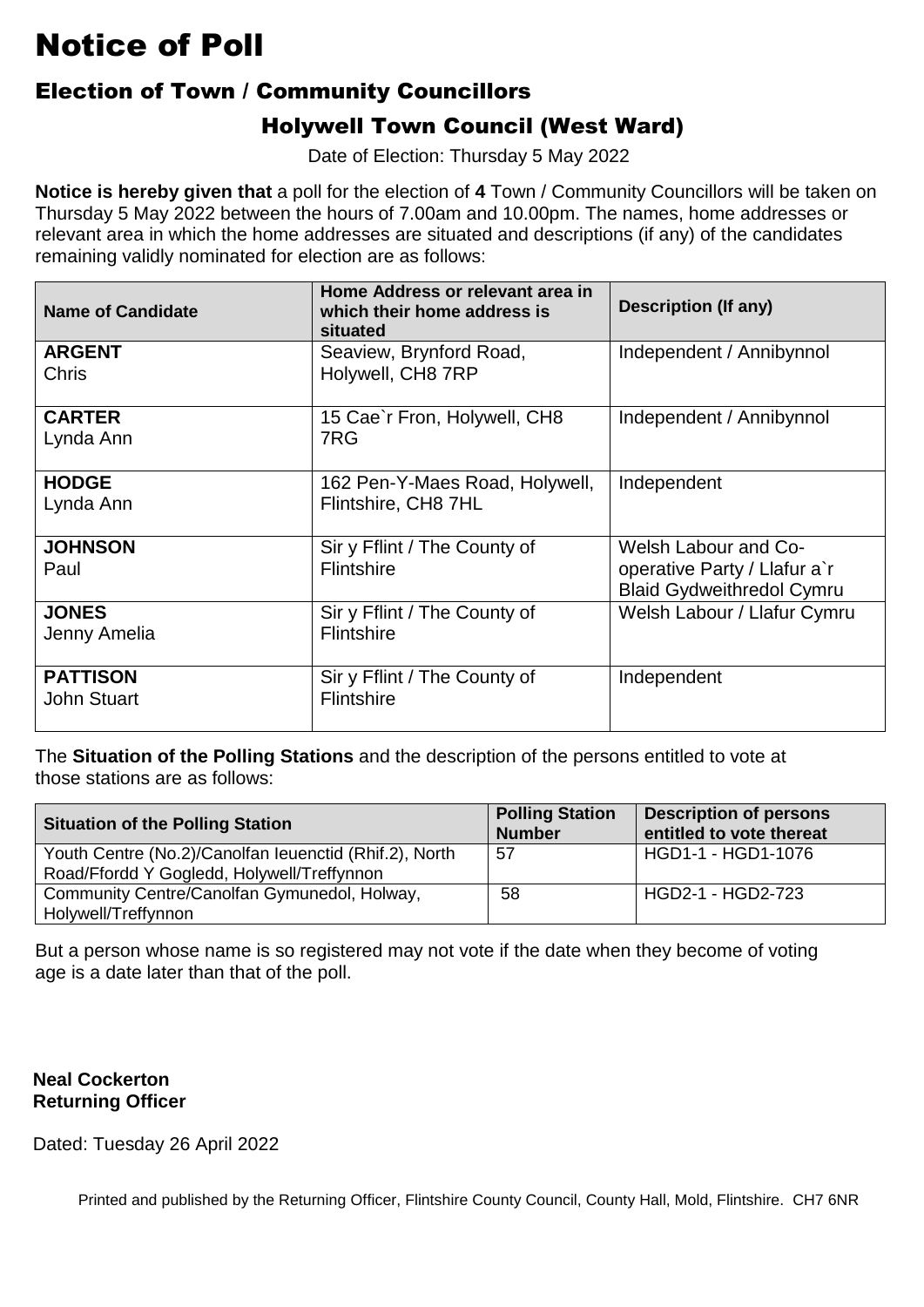### Election of Town / Community Councillors

### Holywell Town Council (Greenfield Ward)

Date of Election: Thursday 5 May 2022

 **Notice is hereby given that** a poll for the election of **5** Town / Community Councillors will be taken on Thursday 5 May 2022 between the hours of 7.00am and 10.00pm. The names, home addresses or relevant area in which the home addresses are situated and descriptions (if any) of the candidates remaining validly nominated for election are as follows:

| <b>Name of Candidate</b>      | Home Address or relevant area in<br>which their home address is<br>situated | <b>Description (If any)</b>                                                       |
|-------------------------------|-----------------------------------------------------------------------------|-----------------------------------------------------------------------------------|
| <b>DELANEY</b><br>Sue         | 5 Cae Gwenith, Greenfield,<br>Holywell, Flintshire, CH8 7QQ                 | Independent / Annibynnol                                                          |
| <b>DOLPHIN</b><br>Rosetta     | Sir y Fflint / The County of<br>Flintshire                                  | Independent / Annibynnol                                                          |
| <b>HOGAN</b><br>Denny         | 17 Park Hall Road, Greenfield,<br>Flintshire, CH8 7JX                       | Independent                                                                       |
| <b>JONES</b><br><b>Mike</b>   | Sir y Fflint / The County of<br>Flintshire                                  | Welsh Labour / Llafur Cymru                                                       |
| <b>LLOYD</b><br>Sharon        | Sir y Fflint / The County of<br>Flintshire                                  | Independent                                                                       |
| <b>RUSH</b><br>Siobhan        | Parkside, Greenfield Road,<br>Holywell, CH8 7QU                             | Independent / Annibynnol                                                          |
| <b>SCRAGG</b><br><b>Barry</b> | 18 Parc Gorsedd, Gorsedd,<br>Holywell, Flintshire, CH8 8RP                  | Welsh Labour / Llafur Cymru                                                       |
| <b>SPRAKE</b><br>Matt         | Sir y Fflint / The County of<br>Flintshire                                  | <b>Welsh Conservative Party</b><br>Candidate / Ymgeisydd Plaid<br>Geidwadol Cymru |

 The **Situation of the Polling Stations** and the description of the persons entitled to vote at those stations are as follows:

| <b>Situation of the Polling Station</b>                                            | <b>Polling Station</b><br><b>Number</b> | <b>Description of persons</b><br>entitled to vote thereat |
|------------------------------------------------------------------------------------|-----------------------------------------|-----------------------------------------------------------|
| Youth & Community Centre, Canolfan Ieuenctid a<br>Chymunedol, Greenfield/Maes Glas | 42                                      | GAD-1 - GAD-2032                                          |

But a person whose name is so registered may not vote if the date when they become of voting<br>age is a date later than that of the poll. age is a date later than that of the poll.

#### **Neal Cockerton Returning Officer**

Dated: Tuesday 26 April 2022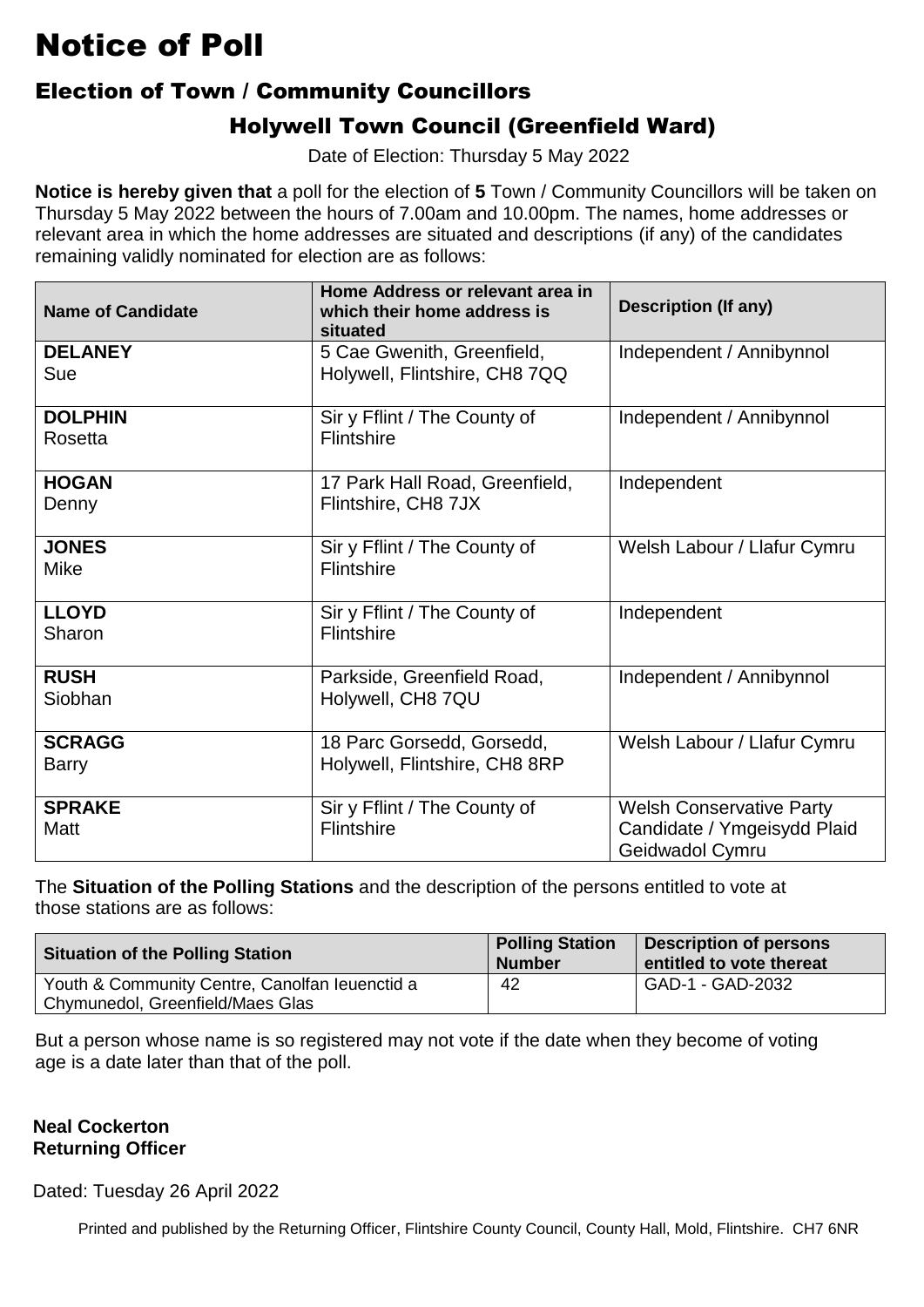### Election of Town / Community Councillors

### Trelawnyd & Gwaenysgor Community Council (Trelawnyd Ward)

Date of Election: Thursday 5 May 2022

 **Notice is hereby given that** a poll for the election of **6** Town / Community Councillors will be taken on Thursday 5 May 2022 between the hours of 7.00am and 10.00pm. The names, home addresses or relevant area in which the home addresses are situated and descriptions (if any) of the candidates remaining validly nominated for election are as follows:

| <b>Name of Candidate</b>          | Home Address or relevant area in<br>which their home address is<br>situated | <b>Description (If any)</b> |
|-----------------------------------|-----------------------------------------------------------------------------|-----------------------------|
| <b>ELLIS</b><br>David             | 14 Byron Street, Trelawnyd,<br>Flintshire, LL18 6DP                         | Independent                 |
| <b>EVANS</b><br>Linda             | Sir y Fflint / The County of<br>Flintshire                                  |                             |
| <b>GRAY</b><br>John               | Bwthyn-y-Llan, Cwm Road,<br>Trelawnyd, Flintshire, LL18 6EF                 |                             |
| <b>JONES</b><br>Abigail Nia       | Bali Hai, London Road,<br>Trelawnyd, LL18 6DL                               | Independent / Annibynnol    |
| <b>LLOYD-ELLIS</b><br>Edward      | Pentre Ffyddion Farm,<br>Trelawnyd, Rhyl, LL18 6EB                          | Independent / Annibynnol    |
| <b>PAPWORTH</b><br>lan            | Sir y Fflint / The County of<br>Flintshire                                  | Independent                 |
| <b>PORTER</b><br>Emma             | Sir y Fflint / The County of<br>Flintshire                                  | Independent / Annibynnol    |
| <b>RICHARDS</b><br>Andrew         | 1-2 Well Street, Trelawnyd,<br>Flintshire, LL18 6DW                         |                             |
| <b>RICHARDS</b><br><b>Bridget</b> | Sir y Fflint / The County of<br><b>Flintshire</b>                           |                             |
| <b>TAYLOR</b><br><b>Nick</b>      | Sir y Fflint / The County of<br>Flintshire                                  |                             |

 The **Situation of the Polling Stations** and the description of the persons entitled to vote at those stations are as follows:

| <b>Situation of the Polling Station</b>        | <b>Polling Station</b><br><b>Number</b> | <b>Description of persons</b><br>entitled to vote thereat |
|------------------------------------------------|-----------------------------------------|-----------------------------------------------------------|
| Memorial Hall/Neuadd Goffa, Trelawnyd, Nr Rhyl | 70                                      | LGD-1 - LGD-495/1                                         |

 But a person whose name is so registered may not vote if the date when they become of voting age is a date later than that of the poll.

#### **Neal Cockerton Returning Officer**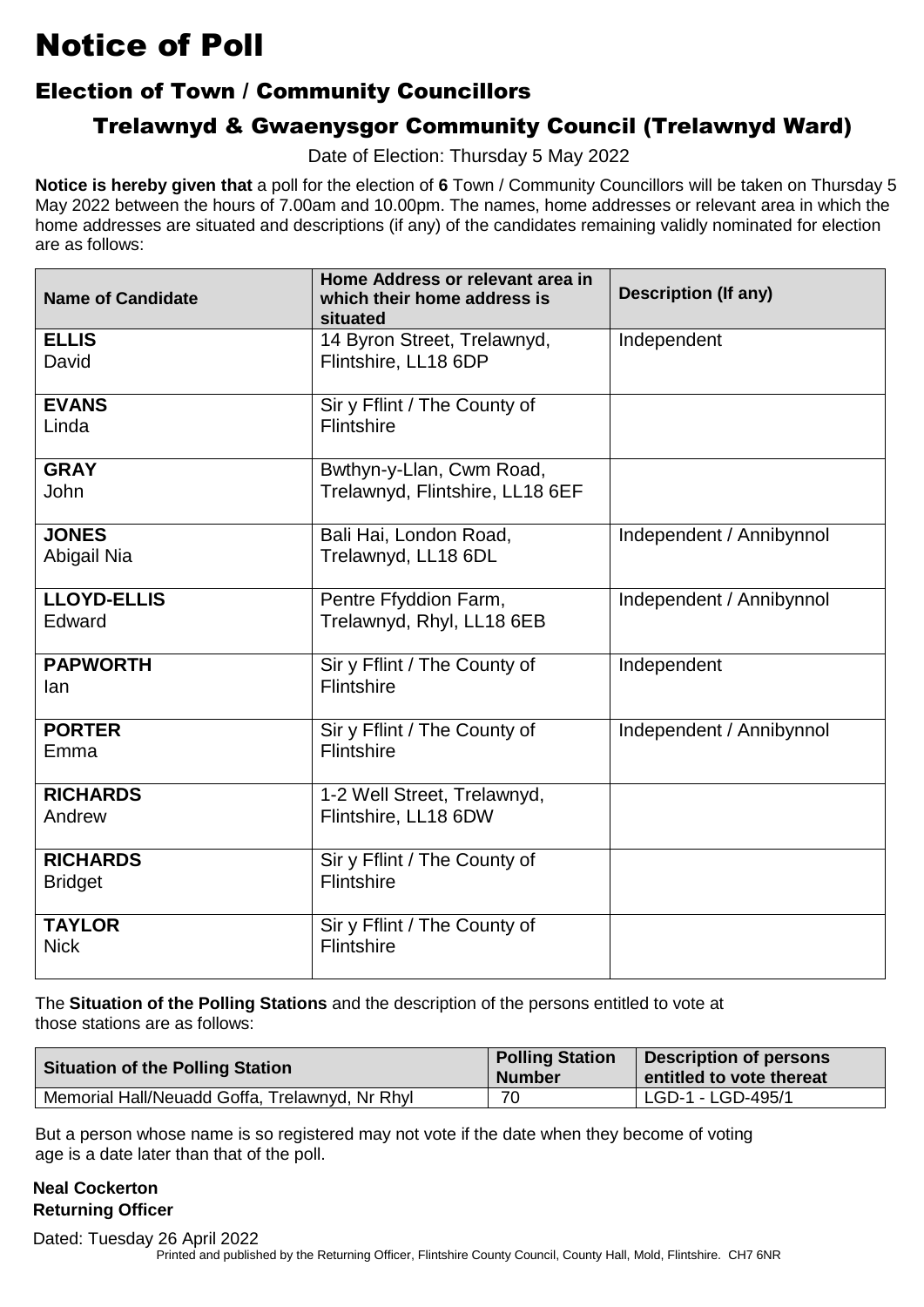## Election of Town / Community Councillors

## Flint Town Council (Trelawny Ward)

Date of Election: Thursday 5 May 2022

 **Notice is hereby given that** a poll for the election of **4** Town / Community Councillors will be taken on Thursday 5 May 2022 between the hours of 7.00am and 10.00pm. The names, home addresses or relevant area in which the home addresses are situated and descriptions (if any) of the candidates remaining validly nominated for election are as follows:

| <b>Name of Candidate</b>    | Home Address or relevant area in<br>which their home address is<br>situated | <b>Description (If any)</b>                                                       |
|-----------------------------|-----------------------------------------------------------------------------|-----------------------------------------------------------------------------------|
| <b>CHALLENGER</b><br>Damien | Sir y Fflint / The County of<br><b>Flintshire</b>                           | Welsh Labour / Llafur Cymru                                                       |
| <b>CUNNINGHAM</b><br>Paul   | 23 Bryn Mor Drive, Flint,<br>Flintshire, CH6 5RZ                            | Welsh Labour / Llafur Cymru                                                       |
| <b>JONES</b><br>Karl        | Sir y Fflint / The County of<br>Flintshire                                  | Independent                                                                       |
| <b>ROBERTS</b><br>Nefyn     | Sir y Fflint / The County of<br>Flintshire                                  | <b>Welsh Conservative Party</b><br>Candidate / Ymgeisydd Plaid<br>Geidwadol Cymru |
| <b>WHITTAKER</b><br>Michael | Sir y Fflint / The County of<br><b>Flintshire</b>                           | Welsh Labour / Llafur Cymru                                                       |

 The **Situation of the Polling Stations** and the description of the persons entitled to vote at those stations are as follows:

| <b>Situation of the Polling Station</b>          | <b>Polling Station</b><br><b>Number</b> | <b>Description of persons</b><br>entitled to vote thereat |
|--------------------------------------------------|-----------------------------------------|-----------------------------------------------------------|
| Flint High School/Ysgol Uwchradd Y Fflint, Mount | 38                                      | FCD1-1 - FCD1-2234                                        |
| Pleasant, Flint/Y Fflint                         |                                         |                                                           |
| Flint High School/Ysgol Uwchradd Y Fflint, Mount | 38                                      | FCD3-1 - FCD3-429                                         |
| Pleasant, Flint/Y Fflint                         |                                         |                                                           |
| St Thomas` Church/Eglwys St. Thomas`, Flint      | 39                                      | FCD2-1 - FCD2-520                                         |
| Mountain/Mynydd y Fflint, Flint/Y Fflint         |                                         |                                                           |

But a person whose name is so registered may not vote if the date when they become of voting<br>age is a date later than that of the poll. age is a date later than that of the poll.

#### **Neal Cockerton Returning Officer**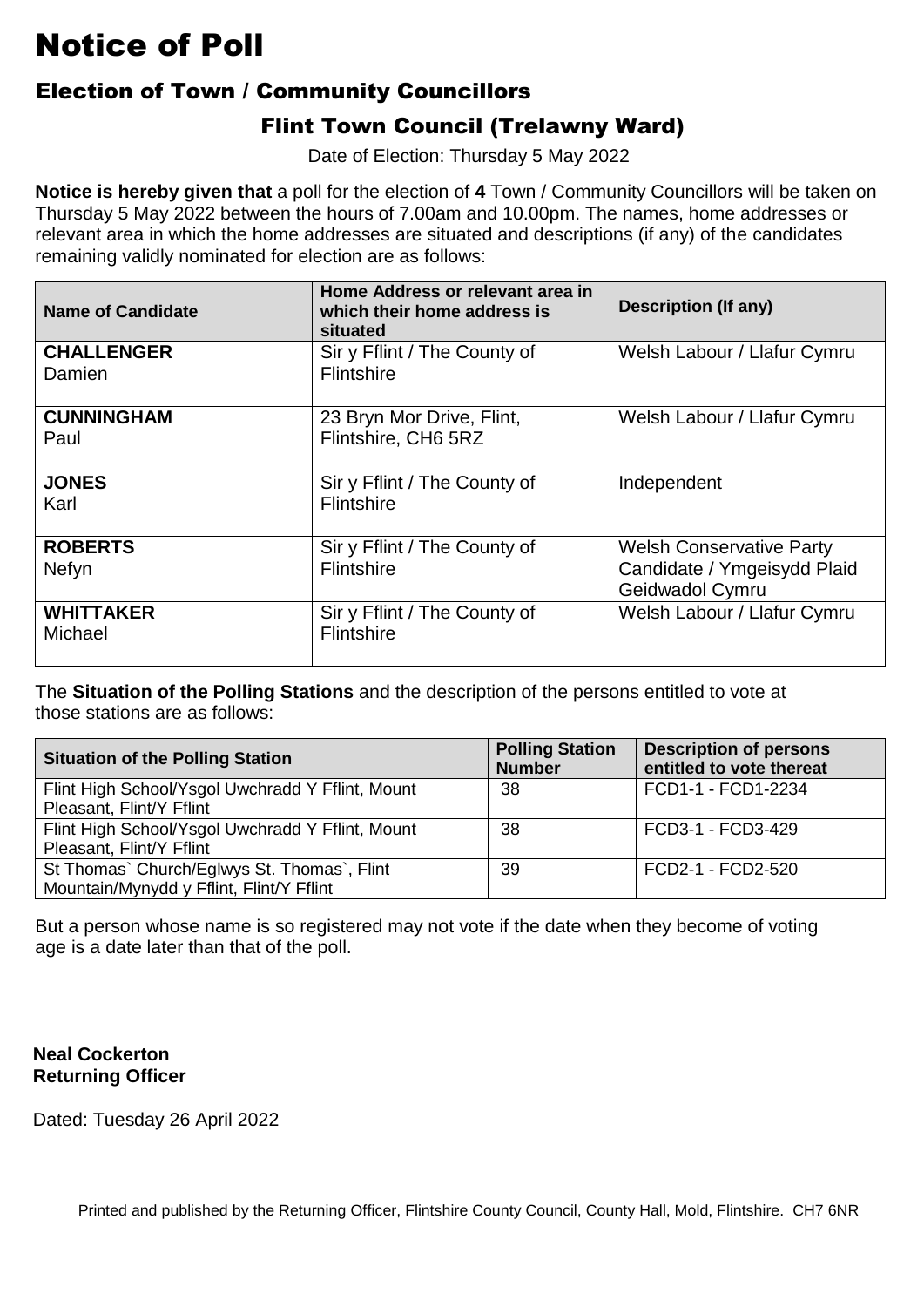### Election of Town / Community Councillors

### Mold Town Council (East Ward)

Date of Election: Thursday 5 May 2022

 **Notice is hereby given that** a poll for the election of **4** Town / Community Councillors will be taken on Thursday 5 May 2022 between the hours of 7.00am and 10.00pm. The names, home addresses or relevant area in which the home addresses are situated and descriptions (if any) of the candidates remaining validly nominated for election are as follows:

| <b>Name of Candidate</b>            | Home Address or relevant area in<br>which their home address is<br>situated | Description (If any)        |
|-------------------------------------|-----------------------------------------------------------------------------|-----------------------------|
| <b>BEACHER</b><br>Paul              | 37 Bridge Street, Mold, Flintshire,<br>CH7 1LW                              | Independent                 |
| <b>BITHELL</b><br><b>Chris</b>      | The Coppins, 88 Hendy Road,<br>Mold, Flintshire, CH7 1QR                    | Welsh Labour / Llafur Cymru |
| <b>DAVIES</b><br>Glyn               | Sir y Fflint / The County of<br><b>Flintshire</b>                           | Independent                 |
| <b>GREW</b><br><b>Bryan Michael</b> | 7 Maes Yr Haul, Mold, Flintshire,<br>CH <sub>7</sub> 1N <sub>S</sub>        | Welsh Labour / Llafur Cymru |
| <b>TAYLOR</b><br>Sarah              | 11 Bron Y Nant, Mold, CH7 1UX                                               | Welsh Labour / Llafur Cymru |
| <b>TOWNLEY</b><br>Joshua            | Sir y Fflint / The County of<br>Flintshire                                  | Welsh Labour / Llafur Cymru |

 The **Situation of the Polling Stations** and the description of the persons entitled to vote at those stations are as follows:

| <b>Situation of the Polling Station</b>                                           | <b>Polling Station</b><br><b>Number</b> | <b>Description of persons</b><br>entitled to vote thereat |
|-----------------------------------------------------------------------------------|-----------------------------------------|-----------------------------------------------------------|
| St. Davids Church Hall, Neuadd Eglwys Dewi Sant, St.<br>Davids Lane/Lôn Dewi Sant | 76                                      | MBD1-1 - MBD1-1530                                        |
| St. Davids Church Hall, Neuadd Eglwys Dewi Sant, St.<br>Davids Lane/Lôn Dewi Sant | 76                                      | MBD2-1 - MBD2-483                                         |

But a person whose name is so registered may not vote if the date when they become of voting<br>age is a date later than that of the poll. age is a date later than that of the poll.

#### **Neal Cockerton Returning Officer**

Dated: Tuesday 26 April 2022